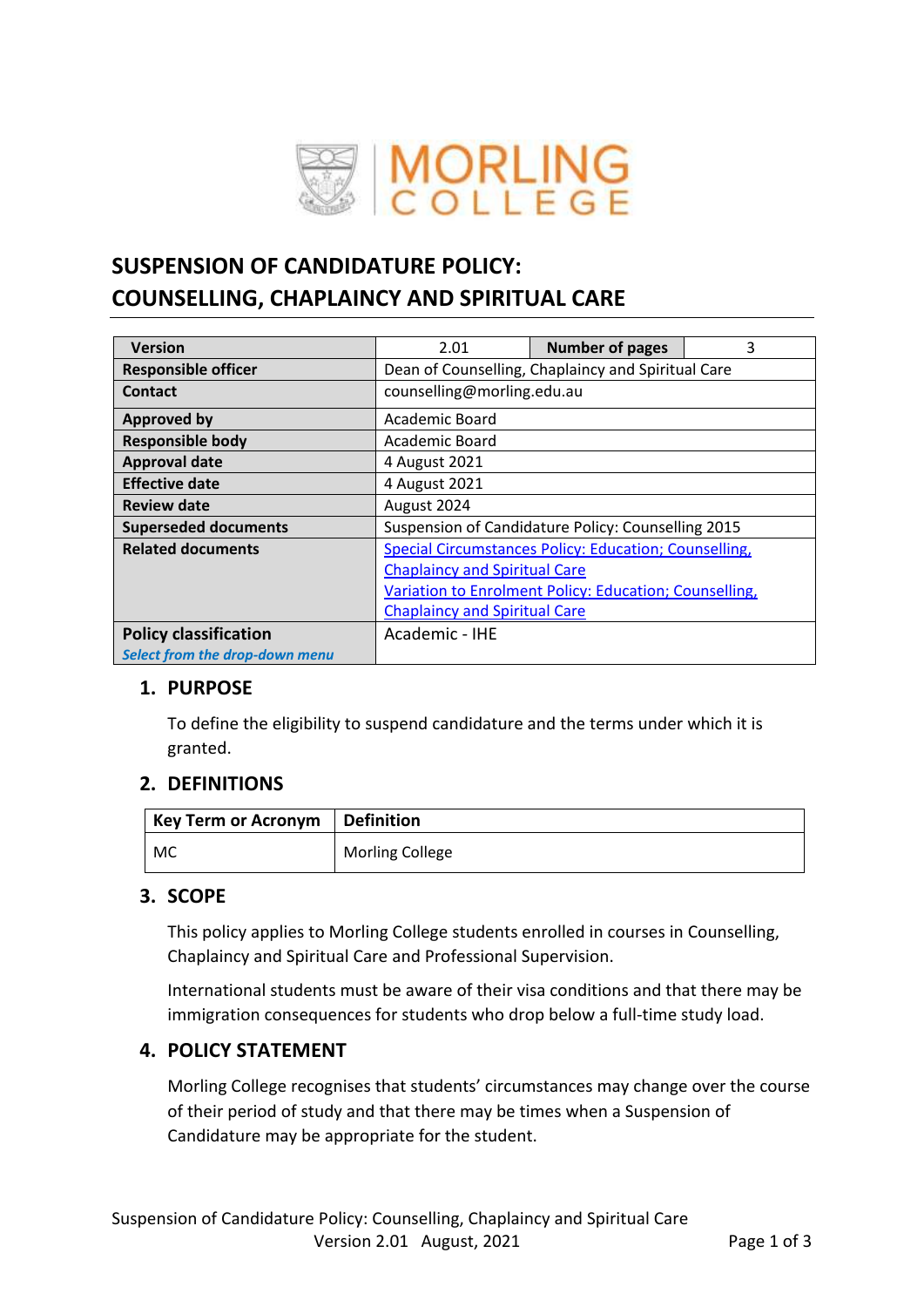A Suspension of Candidature allows the defined time limitation for course completion to be suspended i.e., the clock stops.

MC encourages students to effectively communicate their needs and altered circumstances with college staff in a timely manner to assist students when making decisions about their academic goals and expected outcomes. While advice may be given, it is ultimately the student's responsibility to manage their course enrolment and course completion within the expected timeframes.

## **5. PRINCIPLES**

- 5.1 A *Suspension of Candidature* may be the preferred option for students who are intending to complete their course of study but are unable to continue their studies for a period.
- 5.2 Prior to formally requesting a *Suspension of Candidature*, the student is advised to inform and discuss their situation with the Dean of Counselling, Chaplaincy & Spiritual Care.
- 5.3. Suspension may be granted for a maximum of two (2) years.
- 5.4 At the end of the approved suspension period, the time limitation for the award will be reinstated i.e., the clock restarts. For example, for a student enrolled in a Master of Counselling part-time, the time limit for completion is 6 years. If, after the second year, a suspension of candidature is granted for two years, at the end of the two-year suspension, there will be a further 4 years to complete.
- 5.5 A request for *Suspension of Candidature* must be made in writing to the Dean of Counselling, Chaplaincy and Spiritual Care, and include the period of suspension sought and the reason/s for the request.
- 5.6 Students will no longer have access to the library or to Moodle for the period of the *Suspension of Candidature*.
- 5.7 It is the student's responsibility to manage their *Suspension of Candidature* and to either re-enroll or withdraw from the course of study at the completion of the Suspension period.
- 5.8 A student may recommence with their course of study by completing an enrolment form.
- 5.9 A student can recommence their studies prior to the end of the requested suspension period through the completion of an enrolment form.
- 5.10 At the end of the Suspension period, if re-enrolment does not take place, candidature shall be deemed to have lapsed.

## **6. RELATED DOCUMENTS**

[Special Circumstances Policy: Education; Counselling, Chaplaincy and Spiritual Care](file:///G:/Team%20Drives/Shared%20data/Policies/Student%20Policies/Special%20Circumstances%20Policy_Ed%20CCSC%202018.pdf)